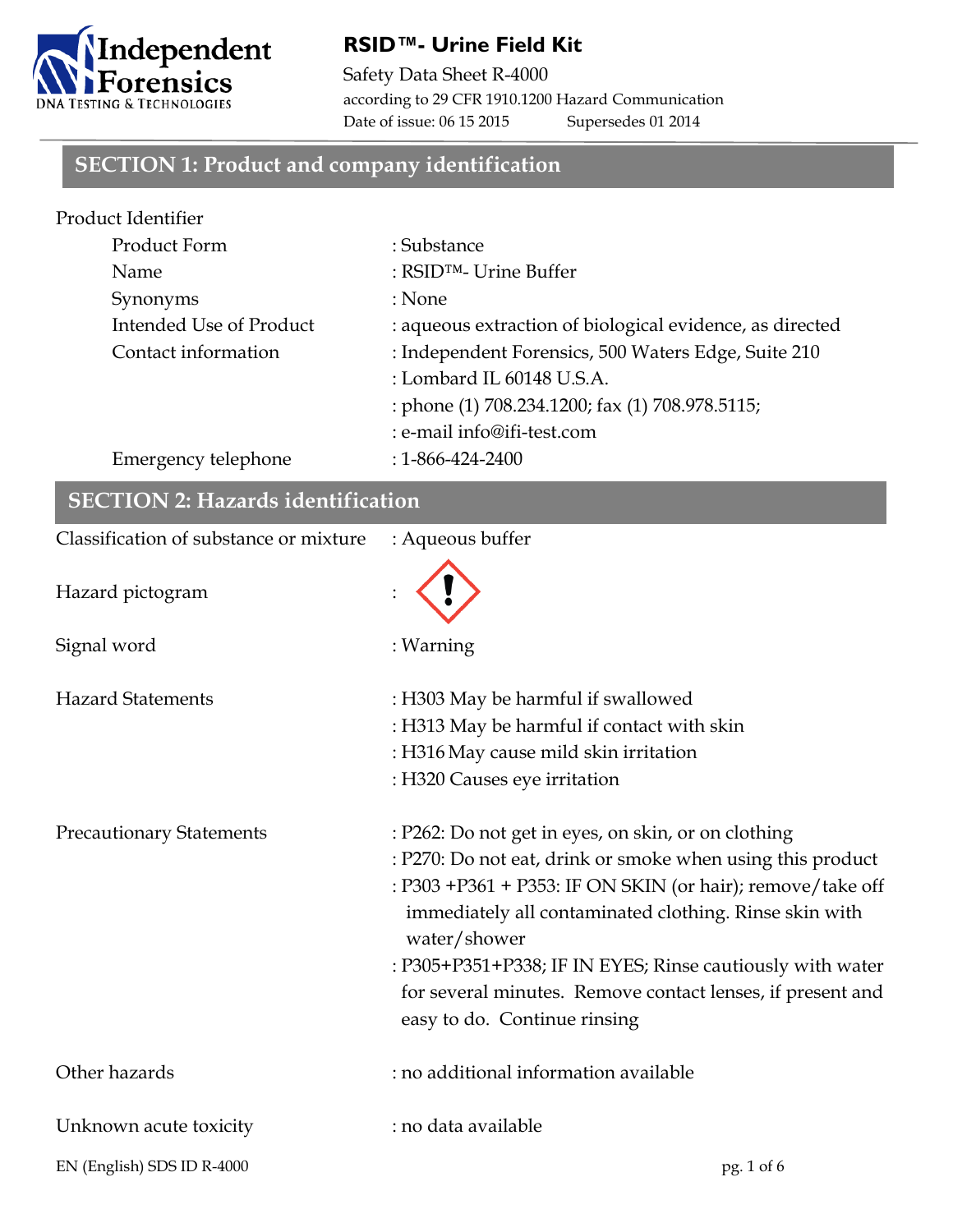#### **SECTION 3: Composition / Information on Ingredients**

#### Substances

CAS No : 7647-14-5; 7447-40-7; 9005-64-5; 26628-22-8; 9048-46-8, 77-86-1 : Sodium chloride; Potassium chloride; Tween-20; Sodium azide; BSA fraction V, Tris 0.02%sodium azide

#### **SECTION 4: First aid measures**

| Description of first aid measures                           |                                                                                                              |  |
|-------------------------------------------------------------|--------------------------------------------------------------------------------------------------------------|--|
| First aid measures general                                  | : Remove contaminated clothing, flush area with water                                                        |  |
| First aid measures after skin contact                       | : Remove contaminated clothing, flush area with water                                                        |  |
| First aid measures after eye contact                        | : Rinse cautiously with water for several minutes, remove<br>contacts if convenient, continue water flushing |  |
| First aid measures after ingestion                          | : Rinse mouth, DO NOT INDUCE VOMITING                                                                        |  |
| Most important symptoms and effects, both acute and delayed |                                                                                                              |  |
| Symptoms/injuries after eye contact                         | : Eye irritation                                                                                             |  |
| Symptons/injuries after skin contact                        | : Skin irritation                                                                                            |  |
| Symptoms/injuries after ingestion                           | : Ingestion may cause nausea, vomiting and diarrhea                                                          |  |

## **SECTION 5: Fire-fighting measures**

| Extinguishing media                                           | : Carbon dioxide, Dry chemical, Water spray or fog |
|---------------------------------------------------------------|----------------------------------------------------|
| Special hazards arising from substance : No reactivity hazard |                                                    |
| Fire hazard                                                   | : No significant fire hazard                       |
| Explosion hazard                                              | : No significant explosion hazard                  |
| Reactivity                                                    | : No significant reactivity                        |
| Advice for fire-fighters                                      | : Exercise caution when fighting any fire          |
| Protection during fire-fighting                               | : Fire-fighters should wear full protective gear.  |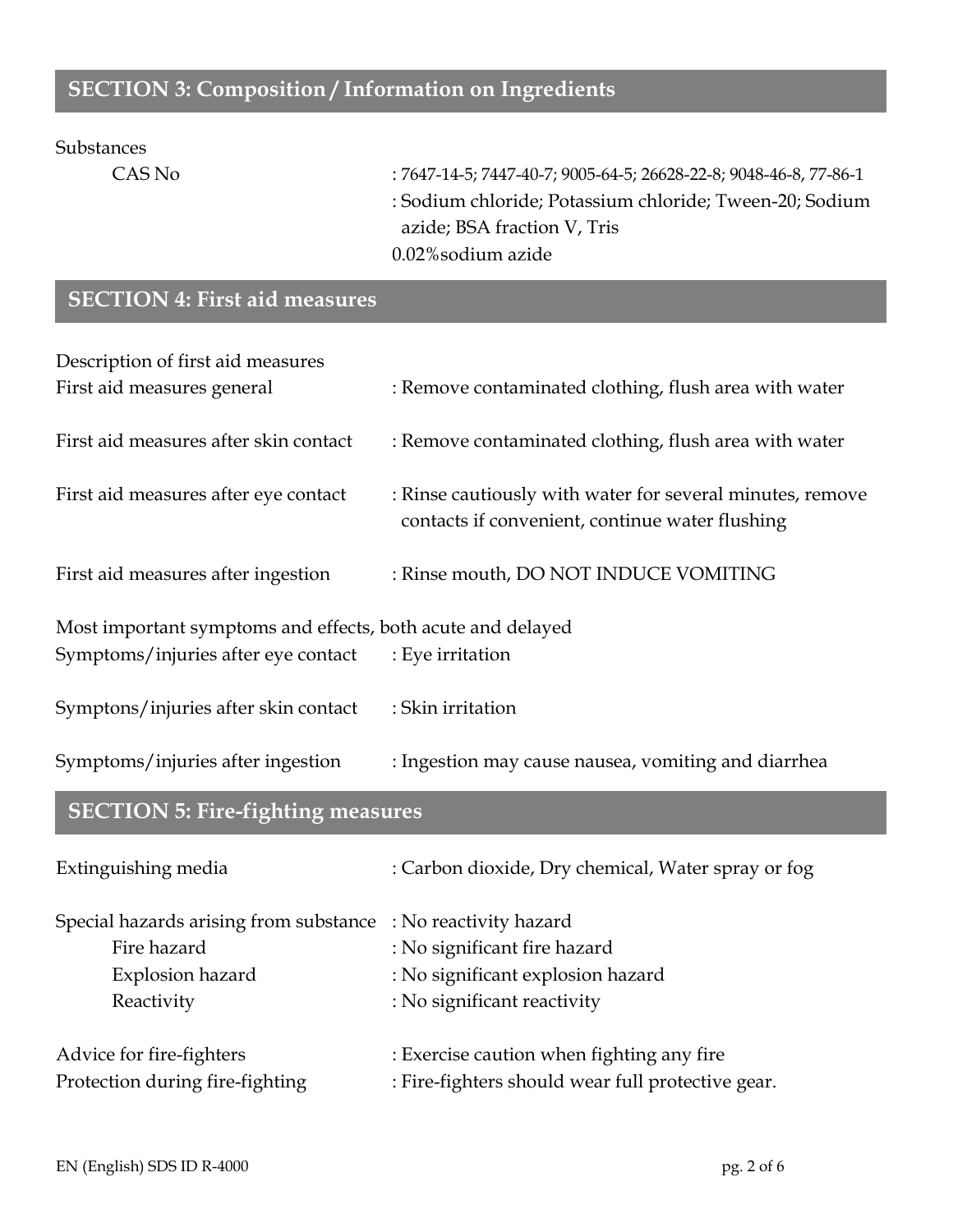## **SECTION 6: Accidental release measures**

Personal precautions, protective equipment and emergency procedures

| General measures                                                  | : Use personal protective equipment (PPE). Handle with<br>good laboratory hygiene and safety practice. Area should<br>be equipped with shower and eye-wash station |
|-------------------------------------------------------------------|--------------------------------------------------------------------------------------------------------------------------------------------------------------------|
| For non-emergency personnel<br><b>Emergency procedures</b>        | : Use appropriate personal protective equipment (PPE)<br>: Evacuate unnecessary personnel                                                                          |
| For emergency responders<br><b>Emergency procedures</b>           | : Use appropriate personal protective equipment (PPE)<br>: Flush area with water                                                                                   |
| <b>Environmental precautions</b>                                  | : Clean up spills immediately. Prevent entry to sewers and<br>public waters                                                                                        |
| Methods for material containment and clean up                     |                                                                                                                                                                    |
| For containment                                                   | : Absorb and/or contain spill with inert material, place in<br>suitable container                                                                                  |
| Methods for cleaning up                                           | : Clean up spills immediately and dispose of waste safely                                                                                                          |
| <b>SECTION 7: Handling and storage</b>                            |                                                                                                                                                                    |
| Precautions for safe handling<br>Additional hazards when handling | : None                                                                                                                                                             |
| Precautions for safe handling                                     | : Avoid contact with skin, eyes or hair. Use personal<br>protective equipment (gloves) when handling                                                               |
| Hygiene measures                                                  | : Handle in accordance with good industrial<br>hygiene and safety procedures. Wash hands and other<br>exposed areas with mild soap and water                       |
| Conditions for safe storage, including any incompatibilities      |                                                                                                                                                                    |
| <b>Technical measures</b>                                         | : No special measures                                                                                                                                              |
| Storage conditions                                                | : 2-8°C storage is recommended. Keep container closed<br>when not in use                                                                                           |
| Incompatible products                                             | : None                                                                                                                                                             |
| Incompatible materials                                            | : None                                                                                                                                                             |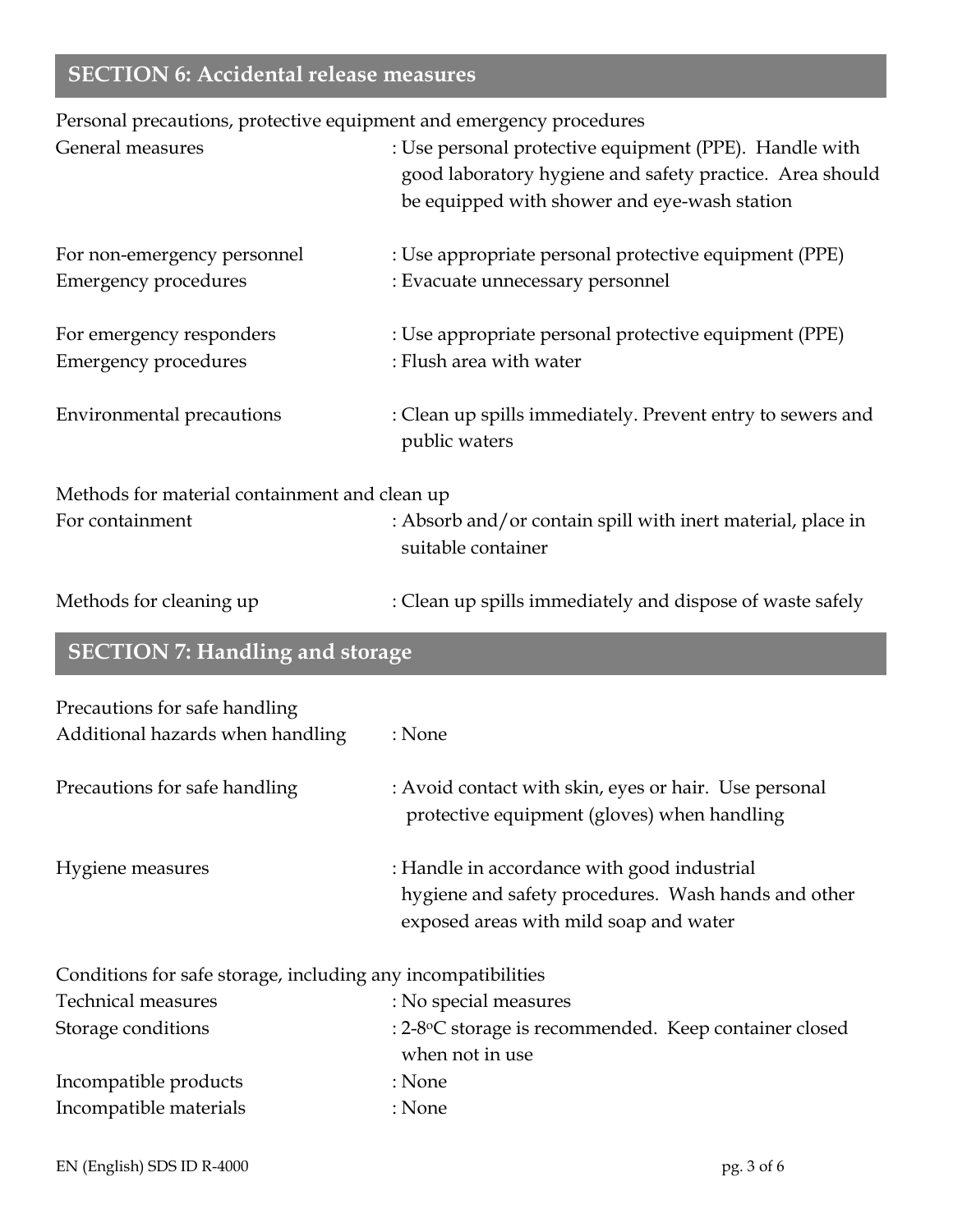# **SECTION 8: Exposure controls / Personal protection**

| <b>Control Parameters</b>     |                                                      |
|-------------------------------|------------------------------------------------------|
| Sodium azide CAS 26628-22-8   | : ACGIH Threshold limit value 0.29 mg/m <sup>3</sup> |
| <b>Exposure Controls</b>      | : Adequate ventilation                               |
| Personal protective equipment | : Protective eyewear, gloves                         |
| Hand protection               | : chemically resistant gloves                        |
| Eye protection                | : safety eyewear                                     |
| Skin and body protection      | : laboratory coat                                    |
| Other information             | : when using do not eat, drink or smoke              |

# **SECTION 9: Physical and chemical properties**

Information on basic physical and chemical properties

| Physical state                  | : liquid                  |
|---------------------------------|---------------------------|
| Appearance                      | : clear liquid            |
| Color                           | : colorless               |
| Odour                           | : none                    |
| Odour threshold                 | : no data available       |
| pH                              | : neutral                 |
| Relative evaporation            | : no data available       |
| Melting point                   | : $275^{\circ}$ C         |
| Solubility                      | : soluble in water        |
| Initial boiling point range     | : aqueous solution, 100°C |
| Flash point                     | : no data available       |
| Evaporation rate                | : no data available       |
| Flammability                    | : no data available       |
| Vapour pressure                 | : no data available       |
| Relative vapour density at 20°C | : no data available       |
| Density                         | : 1.85 g/cm <sup>3</sup>  |
| Solubility                      | : very soluble            |
| Log Pow                         | : no data available       |
| log Kow                         | : no data available       |
| Viscosity                       | : no data available       |
| <b>Explosive properties</b>     | : no data available       |
| Molecular formula               | $:$ N3Na                  |
| Molecular weight                | : 65.01 gr/mole           |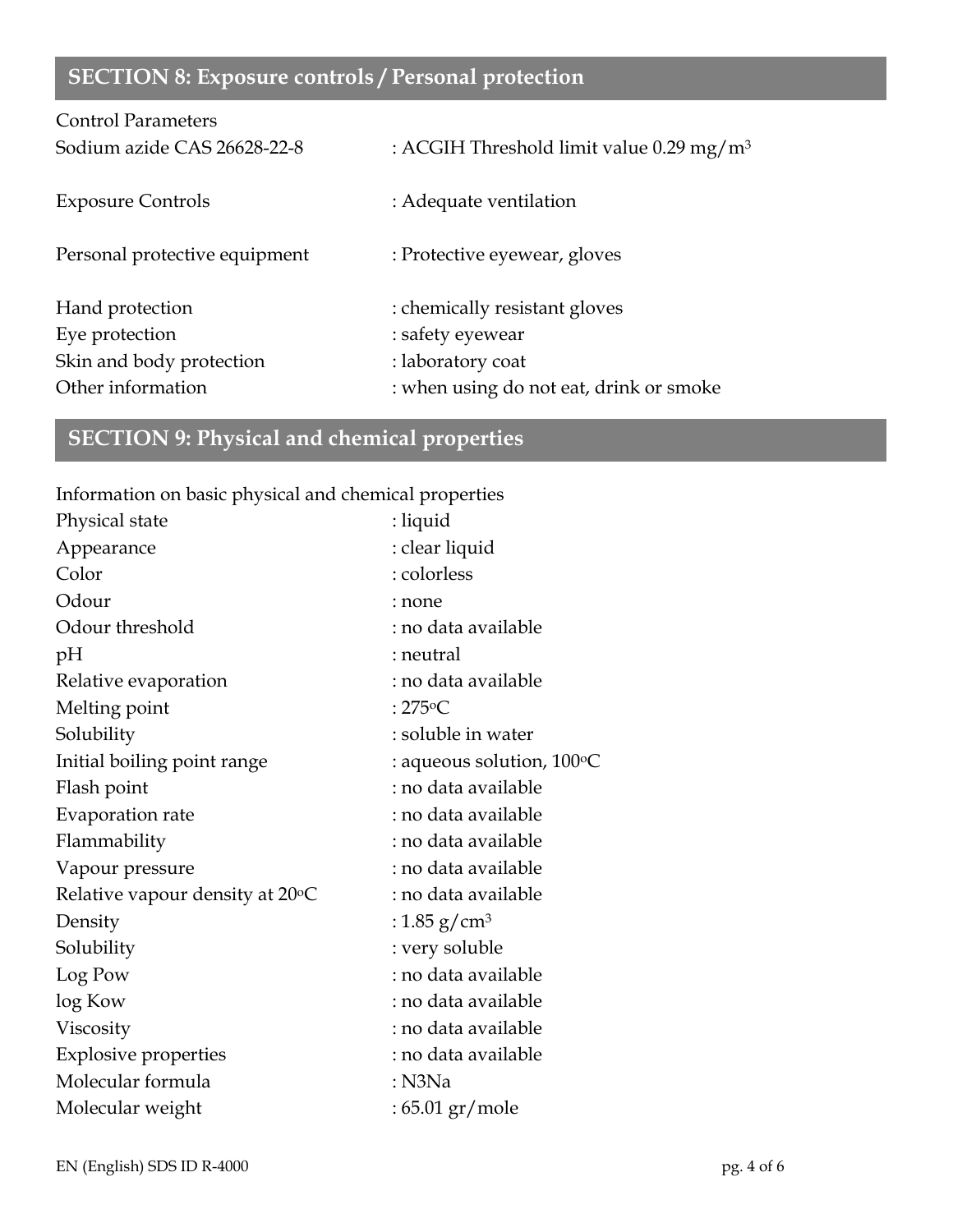#### **SECTION 10: Stability and reactivity**

Reactivity : Contact with acid liberates gas

Chemical Stability : Stable : Stable

Possibility of hazardous reactions : acids, metals, acid chlorides

#### **SECTION 11: Toxicological information**

#### LD50/LC50:

| CAS# 26628-22-8:  |                                         |
|-------------------|-----------------------------------------|
| Inhalation, mouse | : LC50 = 32400 $\mu$ g/m <sup>3</sup> ; |
| Inhalation, rat   | : LC50 = 37 mg/m <sup>3</sup> ;         |
| Oral, mouse       | : LD50 = 27 mg/kg;                      |
| Oral, rat         | : LD50 = 27 mg/kg;                      |
| Skin, rabbit      | : LD50 = $20 \text{ mg/kg}$ ;           |
| Skin, rat         | : LD50 = 50 mg/kg;                      |
|                   |                                         |

| Skin corrosion/irritation                                   | : irritant       |
|-------------------------------------------------------------|------------------|
| Eye corrosion/irritation                                    | : irritant       |
| Respiratory or skin sensitization                           | : irritant       |
| Germ cell mutagenicity                                      | : not classified |
| Carcinogenicity                                             | : not classified |
| Reproductive toxicity                                       | : not classified |
| Specific organ toxicity (single exposure) : not classified  |                  |
| Specific organ toxicity (repeated exposure): not classified |                  |
|                                                             |                  |

## **SECTION 12: Ecological information (non-mandatory)**

| Toxicity                      |                                                        |
|-------------------------------|--------------------------------------------------------|
| Fish                          | : Rainbow trout: LC50 = $0.8$ -1.6 mg/L; 96 Hr.; 13 °C |
| Fish                          | : Bluegill/Sunfish: LC50 = 0.7-0.8 mg/L; 96 Hr.; 18 °C |
| Persistence and degradability | : no information available                             |
| Bioaccumulative potential     | : no information available                             |
| Mobility in soil              | : no information available                             |
|                               |                                                        |